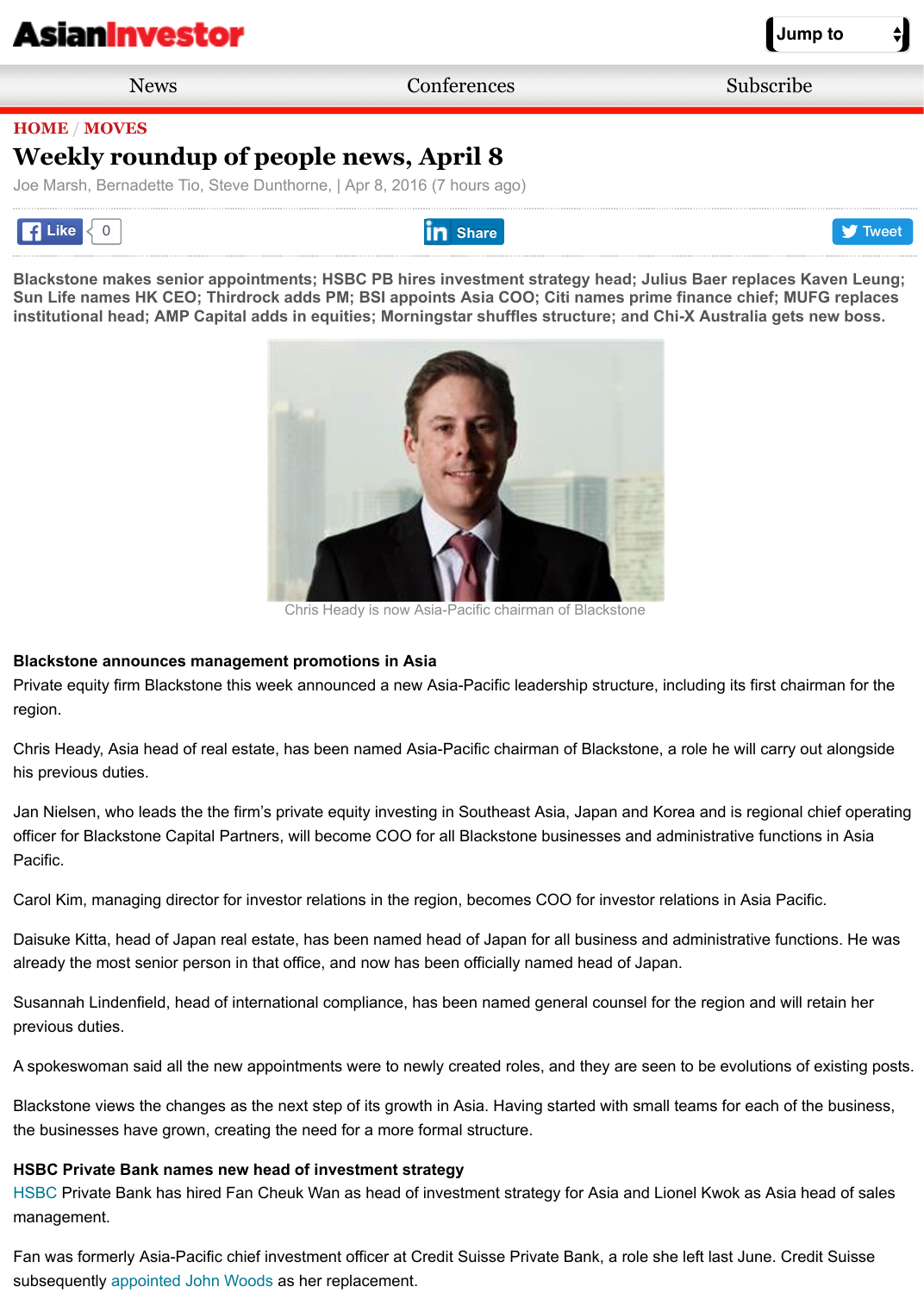Meanwhile, in a newly created role in Hong Kong, Kwok will drive and coordinate the various aspects of sales management and ensure the process is in line with the global advisory programme. Kwok reports to Fan.

He has 30 years of experience across private banking, asset management, trading and sales, including most rece head of investment counselling. HSBC did not respond to a query about who was in the latter role previously.

Prior to joining HSBC, Kwok was head of investment advisory for North and Southeast Asia at Standard Chartered and North Asia head of investment solutions at Credit Suisse Private Banking.

# **Julius Baer hires Shick, Kaven Leung to retire**

Swiss private bank Julius Baer has poached another senior executive from Credit Suisse, with David Shick comin Greater China.

Based in Hong Kong, Shick effectively replaces Kaven Leung, who is retiring from his role as head of North Asia a Asia-Pacific CEO.

Shick was previously head of China and Taiwan at Credit Suisse. He reports to Jimmy Lee, head of Asia Pacific, w formerly market group head for Hong Kong at Credit Suisse Private Banking.

Since Lee joined Julius Baer in October, he has moved to bring in former colleagues from his previous employer. I year, he hired Torsten Linke to head private banking for Southeast Asia, replacing incumbent David Lim, who was named vice-chairm[an.](http://www.asianinvestor.net/Tag/julius_baer.aspx)

Both Leung and Lim had been deputies to Thomas Meier, whom Lee replaced after Meier moved back to Zurich.

Credit Suisse has appointed Martin Loh as market leader for Greater China based in Singapore, effectively replac joined the bank in 2008, before which he was a senior private banker at UBS, covering North Asia.

### **Sun Life hires new HK CEO**

Canadian insurer Sun Life has appointed Jason Dehni as Hong Kong chief executive, effective next month, subjec regulatory approval. He will take over from Wim Hekstra who is returning to his native Netherlands.

Dehni will be r[esponsible for](http://%20http//www.asianinvestor.net/News/405067,julius-baer-continues-management-shuffle.aspx) growing the Hong Kong business and will report to Kevin Strain, Asia president of Su

Dehni has moved from Manulife, where he was chief distribution officer for Asia. Before taking this role in Hong Ko based in Canada as Manulife's head of corporate strategy, spanning Asia, Canada and the US.

Dehni's departure came after Manulife last month split the roles of CMO and chief distribution officer for Asia (both held by Dehni) and hired Francesco Lagutaine from Citi as chief marketing and experience design officer.

David Grant, Asi[a chief ag](http://www.asianinvestor.net/Tag/sun_life.aspx)ency officer for Manulife, will serve as acting chief distribution officer until a permanent i found.

### **Thirdrock adds multi-asset portfolio manager**

Singapore-based multi-family office Thirdrock has hired Vincent Ee to manage customised multi-asset solutions. H recently chief investment officer of Foord Asset Management, where he led the Singapore investment team.

Foord has \$12 billion in AUM and offices in Cape Town and Luxembourg as well as Singapore. Foord did not resp time to a query about whether Ee has [been or will be replaced.](http://www.asianinvestor.net/News/406676,weekly-roundup-of-people-news-march-18.aspx)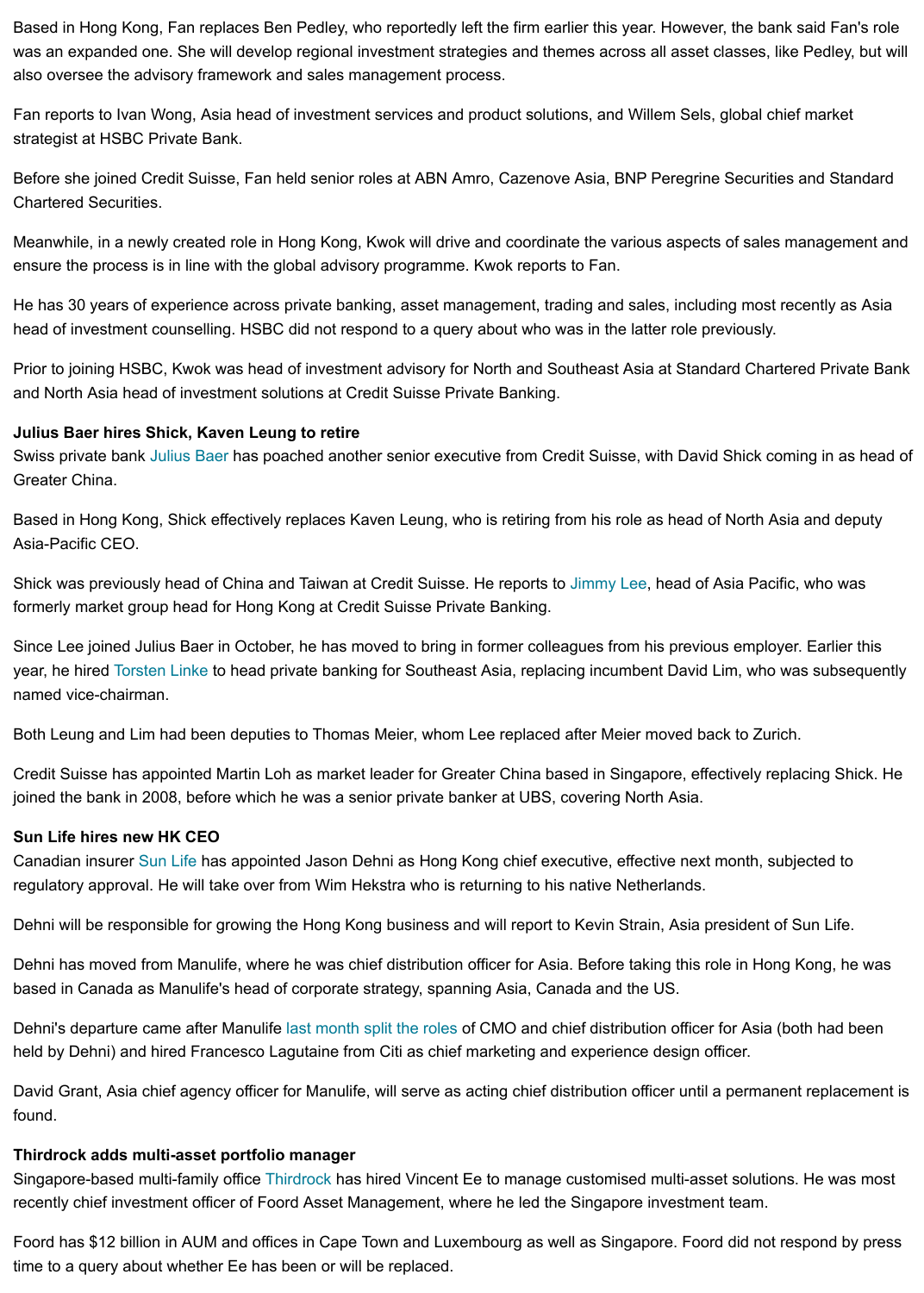and return to Europe with his family after six years as Asia COO.

Baj is currently head of operations and IT at BSI in Singapore, where he has been working closely with Tucker sin having joined the group in 2001.

The move follows Swiss bank EFG's agreement to acquire BSI from Brazil's BTG Pactual. Hanspeter Brunner rec to retire as Asia CEO of BSI.

## **Citi replaces Asia-Pacific head of prime finance**

Citi has hired Angus Yang from Barclays as head of prime finance for Asia Pacific, replacing Joseph Chang, who l

Based in Hong Ko[ng, Y](http://www.asianinvestor.net/Tag/bsi.aspx)ang will be responsible for prime services, equity finance, agency securities lending and de Asia Pacific, including Japan and Australia.

He has 20 years' experience in the prime and securities financing markets in Asia and was most recently Asia hea financing at Barclays, and has spent almost half his career in Japan. SK Lee, former Asia head of equity finance t believed to have replaced him.

Yang now reports to David Russell, Asia-Pacific head of securities services, and Adam Herrmann, global head of

## **MUFG names head of international institutional client group**

[Mits](http://www.asianinvestor.net/Tag/citi.aspx)ubishi UFJ Securities International, a unit of Japanese financial group MUFG, has appointed Paul Lavelle as i head of institutional client group, effective April 4.

MUFG did not provide details by press time as to who was previously international head of institutional clients.

Prior to joining MUFG, Lavelle founded and ran Lavelle Advisory, an adviser to start-up funds on market positionin strategy and fundraising, according to his LinkedIn page.

Prior to that, he was head of relationship management for Europe and the Middle East in the global banking and r division at RBS, and left in December 2014 after five years in the post.

### **AMP Capital adds two in Australian equities**

AMP Capital has added two new members to its Australian equities team as it looks to cover more styles of invest

Geoff Wells was named senior portfolio manager, while Peter Harris becomes senior resource analyst. Both repor Price, head of Australian equities, and are based in Sydney. They took up their roles on April 4.

Wells will take responsibility for managing AMP Capital's lower-tracking-error portfolio and overseeing its proprietary fundamentals-at-risk analysis.

He joins from Macquarie Investment Management, where he was a portfolio manager in the style-neutral Australia team. Before that he was head of Australian equities at US fund house GMO. Macquarie declined to comment on replace Wells.

[Harris most r](http://www.asianinvestor.net/Tag/amp.aspx)ecently served as head of investor relations at Perth-based mining company South32, until October 2 according to his LinkedIn profile. His previous roles include chief economist at Shell Australia, head of resources r JCP Investment Partners and sell-side resources analyst at Commonwealth Bank of Australia.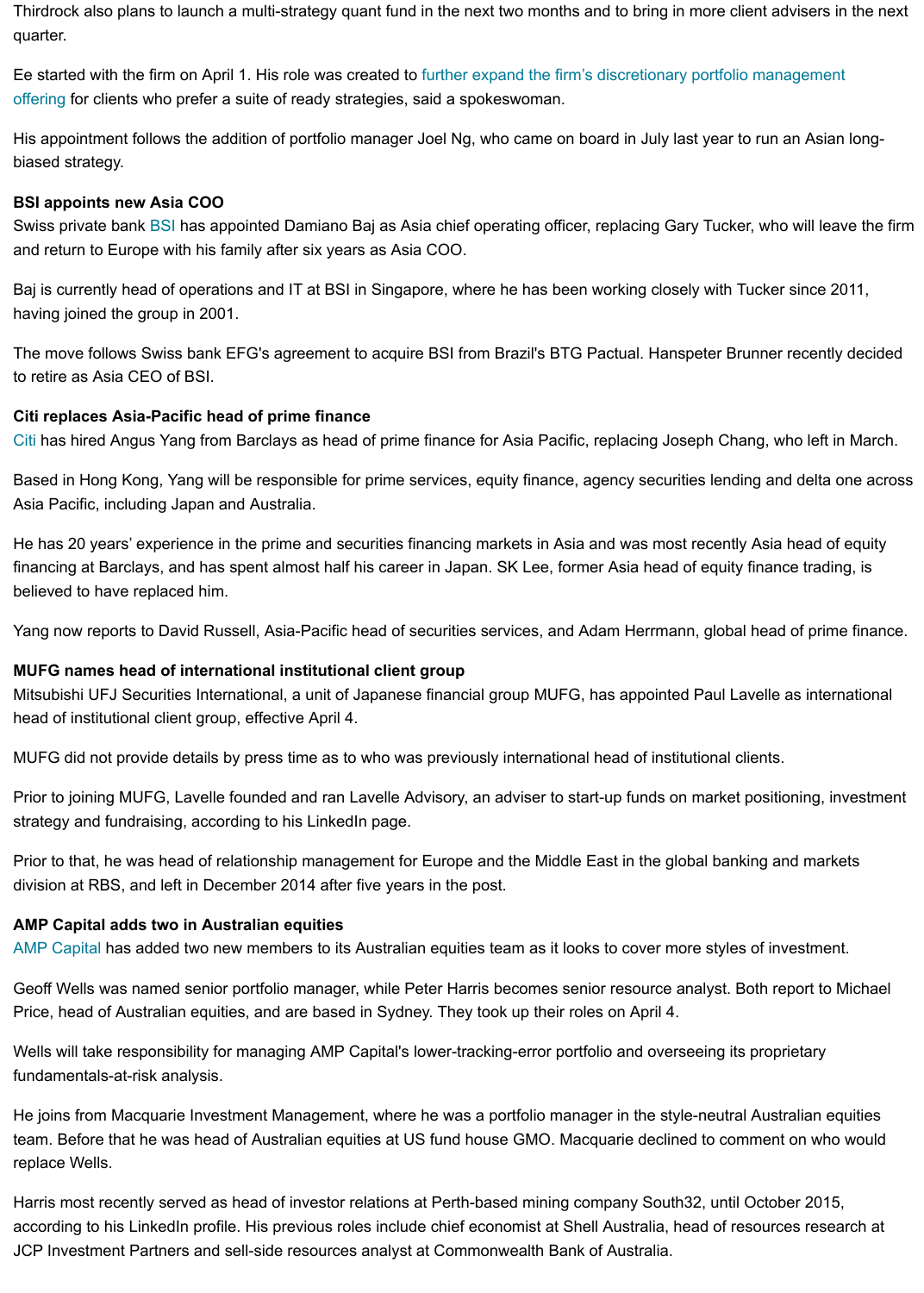The Asia practice will be run by Wing Chan, based in Hong Kong, who will continue to lead manager research analyst teams in Hong Kong and China.

Tom Whitelaw, research ratings manager for Australia and New Zealand, moves to Chicago as global equity rating new post. Kathryn Young[, associate d](http://www.asianinvestor.net/Tag/morningstar.aspx)irector of manager research based in Sydney, succeeds him as chair of the ratings committee.

#### **Ex-Westpac chief Morgan to lead Chi-X Australia**

Financial services industry veteran David Morgan took over on April 5 as chairman of electronic trading platform C which private investment firm JC Flowers & Co bought from Japanese bank Nomura last month.

Morgan is also executive chairman for Europe and Asia Pacific at JC Flowers. He served as CEO of Westpac Bar 2008.

Naoki Matsuba of Nomura had chaired Chi-X Australia prior to the takeover. JC Flowers has also acquired Chi-X J Tech Hong Kong from Nomura.

#### **Other people news reported on AsianInvestor.net in the past week:**

Centaur opens in Hong Kong, outlines plans

Axa IM hires from Goldman to start liquid absolute-return team

Dimensional to build Asia intermediaries business

Northern Trust names new Asia-Pacific head

¬ Haymarket Media Limited. All rights reserved.

[Please note that some HTML content may](http://www.asianinvestor.net/News/407139,centaur-opens-in-hong-kong-outlines-plans.aspx) have been removed from this article to improve the viewing experience on mobile or

| <b>Weekly roundup of people news, April 1</b><br><b>Weekly roundup of people news, March 24</b><br>Weekly roundup of people news, March 11<br>Weekly roundup of people news, Feb 12<br>From the Home Page:<br><b>Weekly roundup of people news, April 8</b><br><b>Barclays deal stokes Singapore rivalry in fight for scale</b><br>Shanghai suspends fund firm registrations after shutdowns<br>Are active managers worth their fees? | <b>Related Articles:</b> |  |
|---------------------------------------------------------------------------------------------------------------------------------------------------------------------------------------------------------------------------------------------------------------------------------------------------------------------------------------------------------------------------------------------------------------------------------------|--------------------------|--|
|                                                                                                                                                                                                                                                                                                                                                                                                                                       |                          |  |
|                                                                                                                                                                                                                                                                                                                                                                                                                                       |                          |  |
|                                                                                                                                                                                                                                                                                                                                                                                                                                       |                          |  |
|                                                                                                                                                                                                                                                                                                                                                                                                                                       |                          |  |
|                                                                                                                                                                                                                                                                                                                                                                                                                                       |                          |  |
|                                                                                                                                                                                                                                                                                                                                                                                                                                       |                          |  |
|                                                                                                                                                                                                                                                                                                                                                                                                                                       |                          |  |
|                                                                                                                                                                                                                                                                                                                                                                                                                                       |                          |  |
|                                                                                                                                                                                                                                                                                                                                                                                                                                       |                          |  |